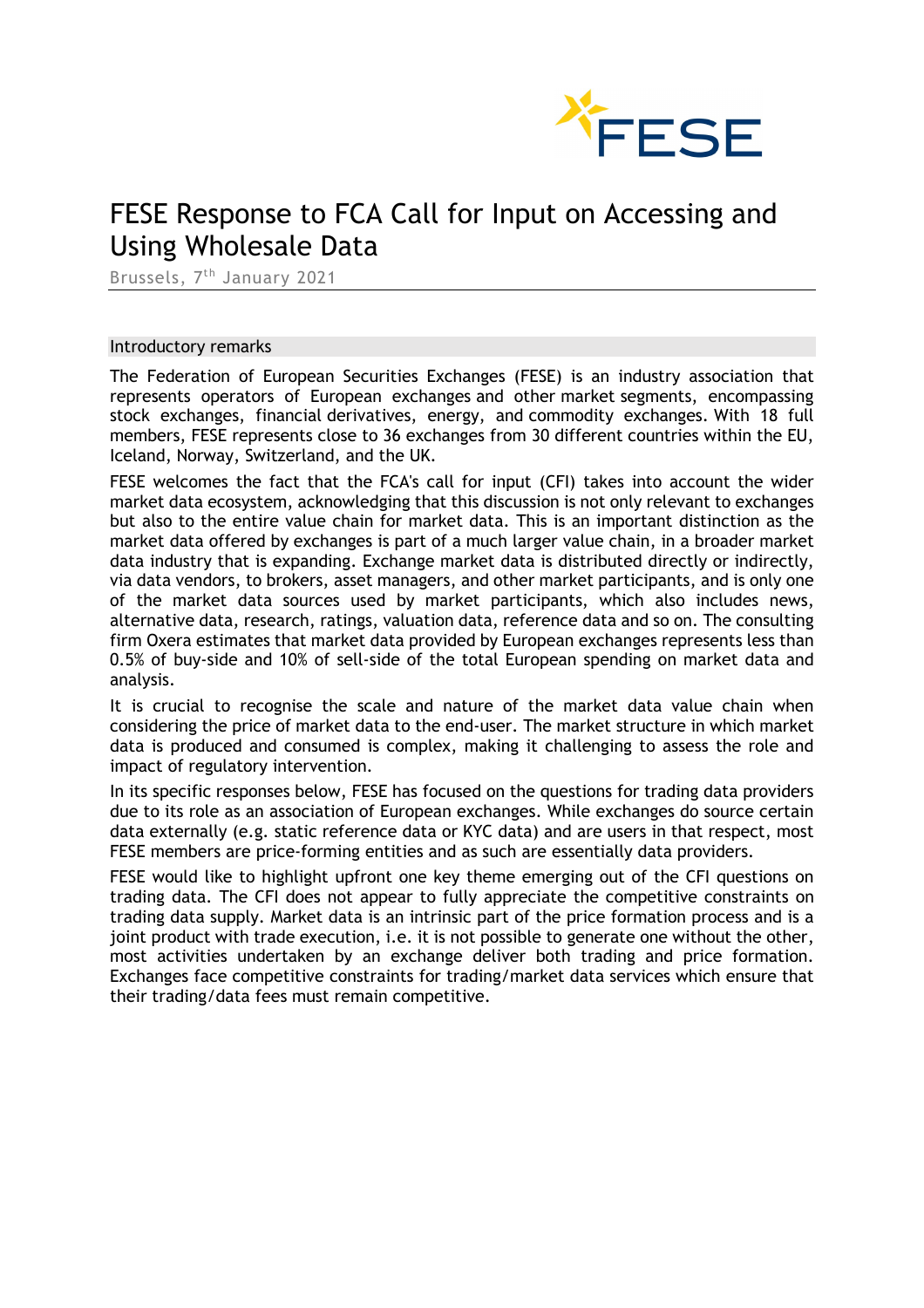Trading Data

### **Questions for users of trading data (Q3.1 – Q3.8)**

**Q3.1** - What type of trading data do you use/obtain directly from trading venues and APAs, and how do you use trading data?

N/A

**Q3.2** - Are you content with the price, quality, provision, coverage, speed and depth of trading data (or other data sold by trading venues or APAs)? If you are not satisfied with any of these elements, please explain why not and the impact this has on your business.

N/A

**Q3.3** - Do you consider any trading venues or APAs set of trading data a 'must have' for your business purposes? If so, please explain why. For example, is it linked to a liquidity threshold in the relevant financial instrument and/or to best execution requirements considerations?

N/A

**Q3.4** - For each data set you use, how have the trading fees, trading data costs and quality evolved over the last 5 years? What impact has this had on your business and your clients?

N/A

**Q3.5** - How easy are trading data pricing/licensing terms to understand and comply with? What, if any, do you find to be complex or restrictive and what impact does this have on your business?

N/A

**Q3.6** - Are you aware of trading venues or APAs charging different amounts to different customers for similar services? Please give specific examples and explain how these practices affect your ability to compete in the markets you operate in.

N/A

**Q3.7** - Please explain when you are charged for the use of delayed data.

N/A

**Q3.8** - To what extent do you think ESMA's suggested improvements to the RCB requirement will adequately constrain trading data pricing (see 3.23)? Are there other ways to ensure trading data prices are competitive?

As a starting point, it is not correct to assume that trading data pricing is not competitive or adequately constrained today. Market data is an intrinsic part of the outcome of the price formation process and is a joint product with trade execution. Exchanges compete for trading/data services and the existing competitive pressure on exchange groups is sufficient to ensure trading data prices are competitive. Regulation is therefore not required to ensure trading data prices are competitive. The competitive constraints that exchanges face in their overall trading activities also drive the pricing of trading data. Competitors vary according to the evolution of markets as they move from "over-the-

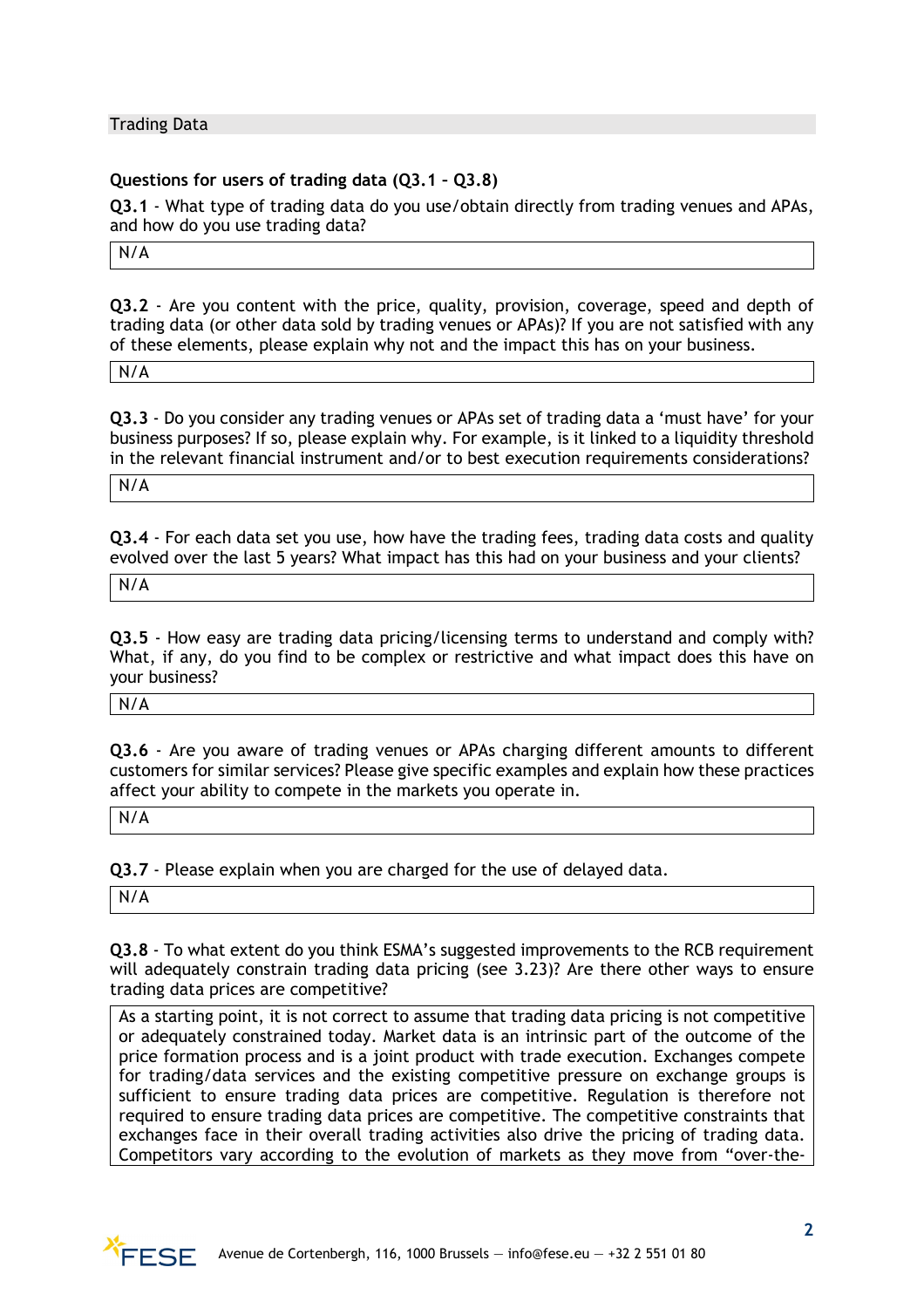counter" trading through exchange-traded products. Exchanges face competition from other exchanges but also brokers, banks, and alternative venues.

FESE encourages anyone looking into the cost of market data to rely on all relevant empirical evidence, which is representative of the overall development of the cost of market data. This overall development cannot be conflated with market data fee changes on a single company or the changes of fees of a single fee type. Furthermore, considering the significant impact any further regulatory changes could have on the landscape of the capital markets and the role regulated markets play, we encourage independent verification of claims based on raw data and input from all parties involved. Market data pricing cannot be considered or analysed in a vacuum. Doing so would pose a real threat to the price formation function of exchanges. The production and dissemination of market data is an intrinsic part of the operation of fair and orderly markets.

Exchange trading data delivers important benefits to end-users and the real economy. Regulators and policymakers should consider the complete value chain and the overall evolution of capital markets. Trading data brings substantial value to intermediary users such as investment banks, index providers, data vendors, and alternative venues, such as broker venues. These intermediaries generate significant commercial value from the trading data provided by exchanges, for a comparably low price. Value-based pricing is the appropriate metric for trading data in order to provide reliable high-quality market data constantly.

In light of the above, pricing taking into account the value of the data to different user groups and use cases as reflected within MiFIR is efficient. It sharpens incentives to develop products and services that bring the most value to users. This is particularly important where firms have to invest fixed, sunk costs in developing new/products that may not bring a commercial return. In this respect, some proposals made in the context of ESMA's 2019 Review Report<sup>1</sup> are problematic. For example, FESE does not support the suggestion to remove Article 86(2) of CDR 2017/565 and Art. 8(2) of CDR 2017/567 which allows trading venues, APAs, CTPs, and SIs to charge for market data based on the value for users. Not allowing differentiation between customer groups would be disproportionate and distort competition between venues/business entities. The idea that a single price cannot be considered reasonable for all users due to the wide range in the value users derive from market data services is generally well established and the current degree of differentiation is aligned with a well-functioning and efficient market and competition.

That being said, FESE overall appreciates ESMA's recommendation to pursue the transparency plus model with some clarifications and harmonisations. FESE members have taken note of the concerns expressed regarding pricing schedules and are supportive of an initiative aimed at improving them and making them more comparable for customers. Indeed, to the extent that the ESMA proposals are aimed at increasing transparency, exchanges are willing to engage constructively with regard to making further information available for this purpose, while commercially-sensitive information should only be disclosed directly with supervisors.

<sup>1</sup> ESMA. "MiFID II/MiFIR Review Report No. 1 on the Development in Prices for Pre-and Post-Trade Data and on the Consolidated Tape for Equity Instruments." Paris, 2019.

# **Questions for providers of trading data (including TVs and APAs) (Q3.9 – Q3.13)**

**Q3.9** - Please explain the trading data you offer and how you ensure that the quality, speed, coverage and depth of trading data provided meets the needs of your users.

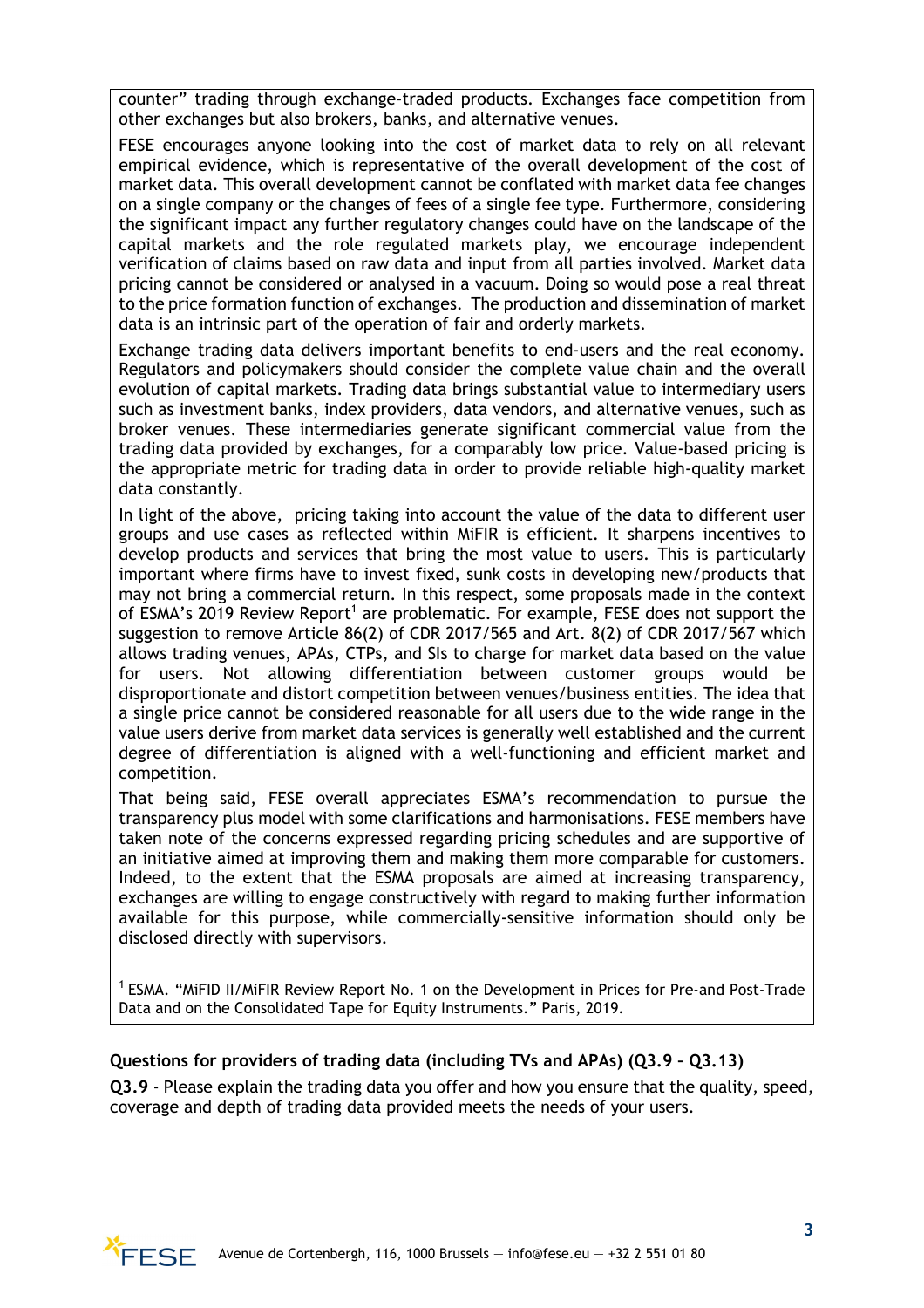While FESE Members can respond separately regarding their own trading venues, FESE has set out some relevant observations regarding trading data in general.

Exchanges work hard to develop and produce competitive, innovative, and diverse trading data offerings to its customers. High-quality market data enables market participants to make well informed commercial decisions. Multiple activities of an exchange ensure the reliable and efficient price formation process, those activities also increase the reliability and as such the commercial value of exchange market data.

In order to deliver reliable price formation and market data services in line with client demand, exchanges invest in hardware and networks, developing and implementing market models, market surveillance, setting trading rules, and monitoring and enforcing compliance with these rules in adherence to regulatory requirements. Most of these activities are undertaken to deliver both trading and price formation. Market data is an intrinsic part of the price formation process. The value of the price formation process, and consequently exchange market data, derives from the quality of the exchange ecosystem which includes liquidity pooling and liquidity incentivisation on the one hand, and from the speed at which it evolves and is distributed (latency of roundtrip), as well as its quality and reliability, on the other hand.

Exchange trading creates highly reliable exchange market data which is publicly disseminated to the benefit of all market participants, even those who are in direct and systematic competition with exchanges. The quality of exchange market data would be affected if exchanges are limited in their ability to benefit from their effort in providing a much-needed reference price to the market. In such a scenario, there would be fewer possibilities and incentives for exchanges to further invest in high-quality market data. This could result in a strong lack of transparency for the end investor as it would make it more difficult for the end investor to benchmark a price in a fragmented market.

Overall, competitive pressures drive exchanges to improve their offering, including data supply, and make significant investments in order to provide stable, transparent, and resilient markets at all times. In practice, exchanges work with and listen to their customers to offer and develop trading and data products that meet their needs.

**Q3.10** - For each trading venue you operate, how have overall trading fees and trading data price levels, pricing policies and your service offering evolved over the last 5 years? Please explain reasons for changes in prices and other relevant dimensions.

Individual FESE Members can comment on their own trading venue fees. More broadly, FESE notes that when assessing overall pricing trends it is not appropriate to look at data pricing in isolation. In order to evaluate the changes in overall costs of market data (which remained relatively stable overall), it is important to look at the revenues obtained from the joint products of price formation and market data. Market data is intrinsic to a dynamic price formation process and a joint product with trade execution. Market data and trading cannot be meaningfully separated and when considering price levels and fees, it is vital to look at the overall trading costs of users, i.e. a combination of data costs, execution fees, and liquidity (the spread between the bid and offer being the principal cost of trading out of adjusting or rolling a position).

In relation to securities,  $Oxera<sup>1</sup>$  has conducted an analysis for FESE and data provided by FESE Member stock exchanges which shows a general trend of increasing data messages, which requires constant investments in capacity, alongside fairly stable market data revenues. Aggregate market data revenues amounted to approximately 245  $\epsilon$  million in 2018 and increased in recent years by approximately 1% per year in real terms. Exchange data fees account for less than 10% of total sell-side market data spend and less than 0.5% of total buy-side market data spend. It is also useful to look at the total unit cost—i.e. the total cost (of the joint product) per euro of stock traded. This is the metric that matters

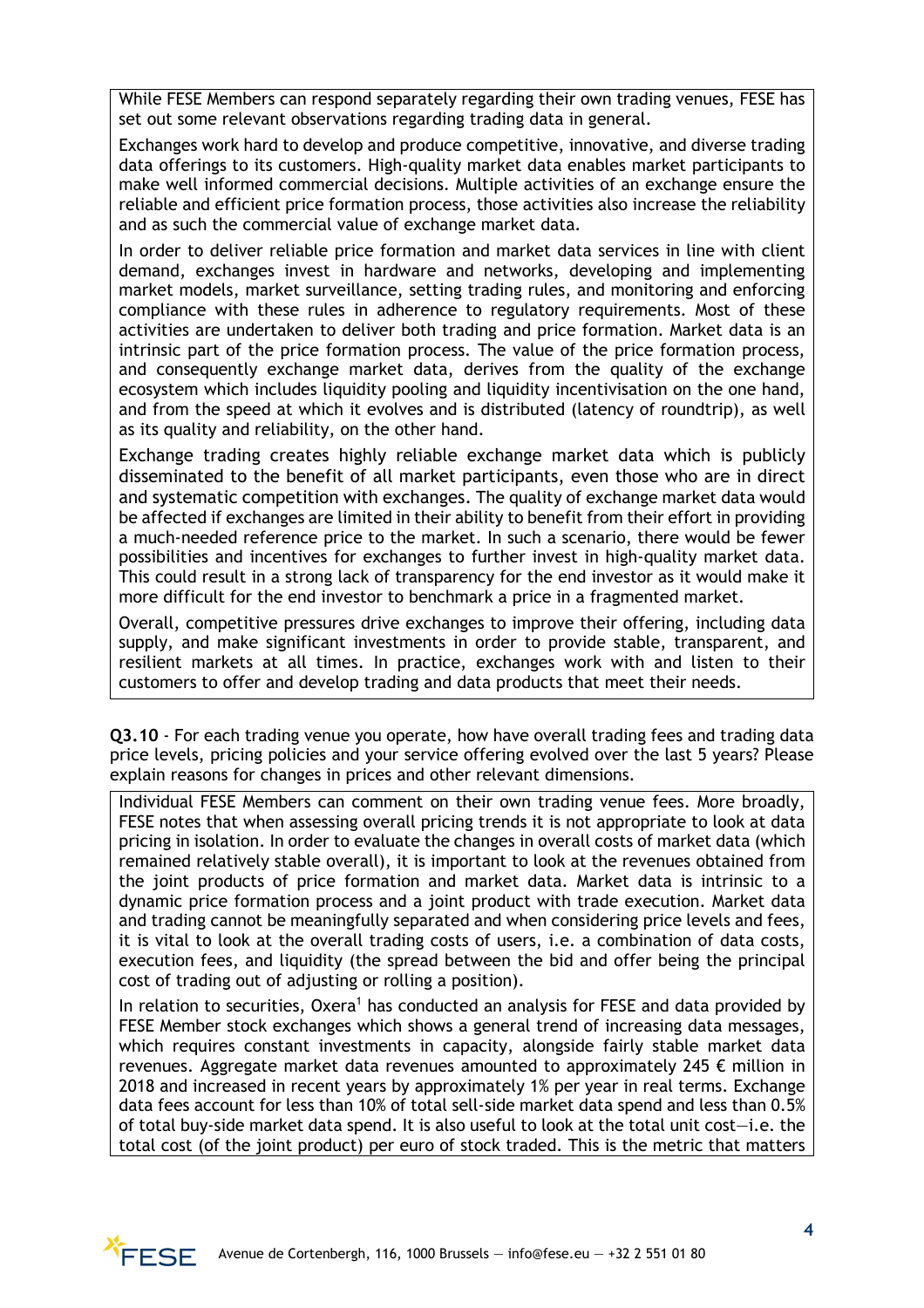above all for the end-investor. The question is how much it costs them to trade and how has this evolved over time. Since 2012 the unit costs (calculated as the total joint revenue from trade execution and market data as a proportion of the total value of trading in relevant securities) have remained stable overall.

Information about market data pricing in general has been presented in a misleading way by some respondents. This has fuelled suggestions that there is a need to constrain pricing, while evidence that would be able to justify such an approach is lacking. For example, according to a study on EU primary and secondary equity markets commissioned by the European Commission<sup>2</sup>, competition at the trading venue level has increased.

In order to inform the debate, FESE would note that it is important to provide a number of observations in relation to inaccuracies in the figures provided in the past by market participants to characterise evolutions in market data prices (specifically stakeholder input to ESMA consultation on market data and referred to in ESMA's MiFID II/MiFIR Review Report No. 1. It is important to underline that before taking action based on the input received in this call for input, it should be assessed whether figures provided by market participants are a fair and accurate representation of the situation.

What individual market participants and trading venues spend on market data (from Exchanges) can vary over time due to changes in prices, the amount of data consumed, and usage patterns. When assessing expenditure on market data, these factors can be confused.

Exchanges have in the past taken issue with the way some variations of prices have been presented by certain stakeholders. For example, a single fee type or a single trading venue has been presented as being representative of the entire industry, which is misleading and a cause for concern. For instance, an extreme case of a 400% increase in non-display fees for one trading venue has become a benchmark repeatedly taken up by a lot of stakeholders in the broader debate to characterise the evolution of overall market data prices. Isolated changes of a single fee type are not representative of the overall development of market data fees and can be the result of re-balancing of fees as a result of structural changes in the industry to the way that market data is consumed, which do not necessarily lead to an overall increase of costs of market data to the industry as a whole. Furthermore, it should be considered that large percentage changes may reflect small absolute changes, especially taking into account that non-display information usage can apply on a company level. It is important to put price changes into context.

There are also instances in which the benchmark firm used by certain participants to characterise price increases does not take advantage of the most favourable or even suitable license available for the data need. Part of the documentation put forward to illustrate price increases sometimes fails to specify that the perimeter of data considered was subject to change over the reference period (i.e. including additional licenses over the years for data that was not used previously, or an upgrade to a more expensive product version). In short, in some cases, fluctuations do not exclusively reflect changes in data pricing but significant changes in data usage and consumption and therefore should not be taken out of context. It should also be noted that in some cases a change in the services that a user provides to its clients can also explain a given evolution in market data expenditure. In practice, there is ample evidence that user firms are changing their data consumption driven by structural changes. This needs to be acknowledged.

When assessing expenditure on market data it is important to bear in mind that individual market participant and trading venue spend on trading data can vary over time due to changes in prices, the amount of data consumed, and usage patterns. In practice, there is ample evidence that user firms are changing their data consumption driven by commercial decisions. It is important to understand whether changes in expenditure are driven by changes in prices, the amount of data consumed, or usage patterns:

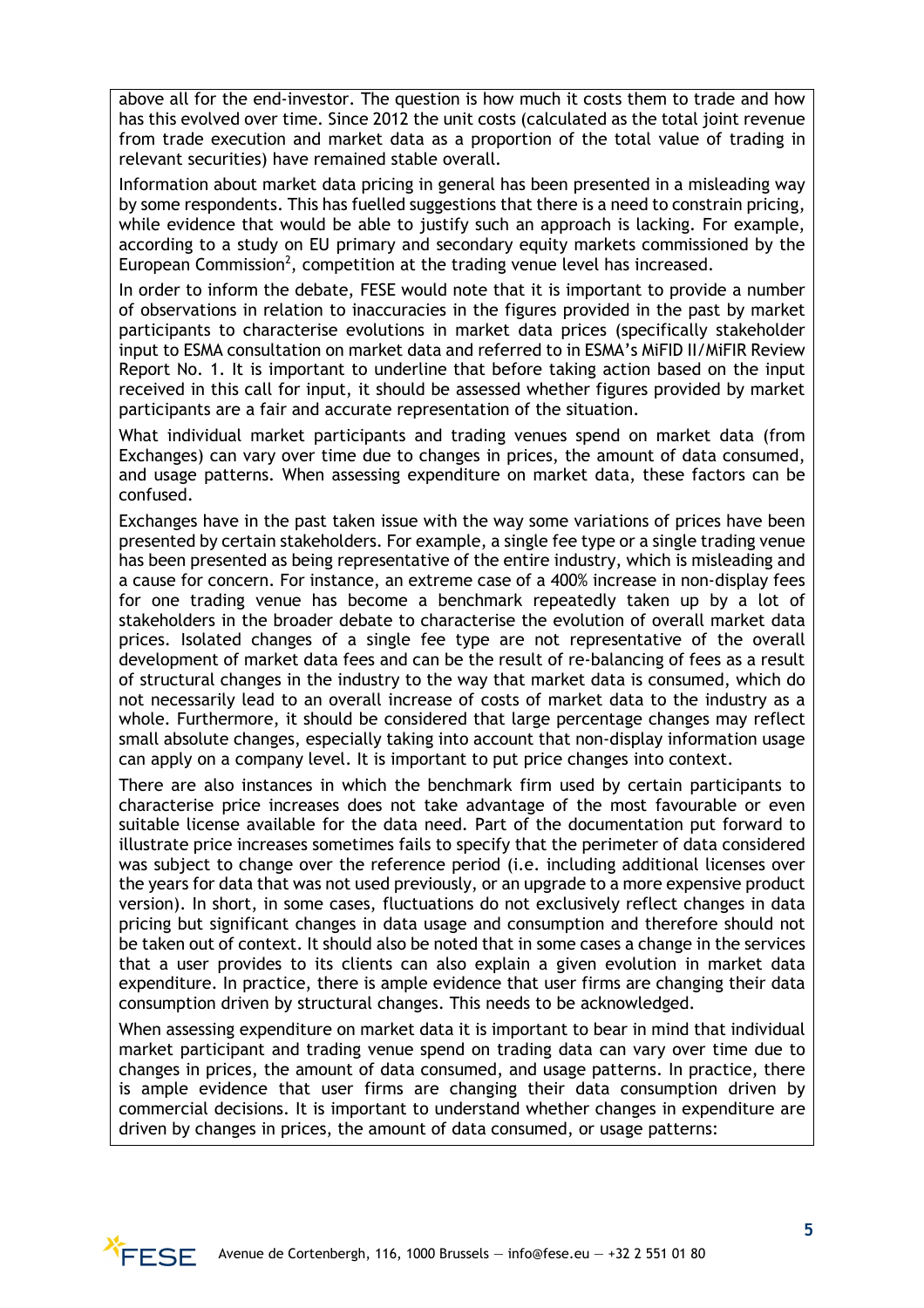- Exchanges have made changes to their fee schedules over time. Oxera's analysis showed that, for most exchanges, market data fee increases have been small on average and market data revenues stable over several years. For example, in real terms, in the case of most exchanges, for Level 1 and Level 2 on average display data fees generally increased less than 1.5% per year, and for non-display by less than 4.5% per year.
- It is also well understood that there has been an upward trend in market data consumption. This has been driven by a rise in trading strategies that rely on more data (in particular due to the significant growth in electronic trading) and an increase in data used to inform commercial decisions and regulatory assessments.
- Changes in usage patterns refer to users changing the type of data package. For example, a move to more electronic trading has resulted in greater automation and technology. In particular, there has been a shift of market data consumption away from terminals and towards direct and low-latency (non-display) data products for automated applications, a structural change that is still ongoing in the industry. There is also more value placed on the added benefits generated by data providers as this increased focus on electronic trading means there has been a greater demand for faster, more accessible data products.

There is a need for more transparency in the methodologies used to report evolutions in market data costs by those who argue that data prices are increasing so that the findings can be thoroughly checked, confirmed, or challenged where appropriate. Increased transparency on methodologies would contribute to bridging the gap between user perceptions and the exchange viewpoint. In addition, more transparency on the total market data bill borne by end-users (including the share of vendor and technology fees, and the extent to which data usage has changed over the years) is sorely needed and key to making progress in this important and complex debate.

Lastly, it is important to consider commercial incentives for market data. Exchanges compete based on both price- and non-price based competition, with a range of competitors including OTC, banks, and alternative venues as well as other exchanges, and importantly exchanges compete for customers by investing and delivering high-quality liquidity provision and price formation.

A number of entities use data provided by exchanges on a non-discriminatory basis to run commercially rewarding business models. Instead of investing in their own price formation, they use exchange data to execute order flow on the basis of exchange prices while competing with the original data source for the same order flow at a much lower cost, due to the fact that they are using exchange data. In this context, regulators and policymakers should be wary of enabling free-riding which, if left unchecked, could ultimately threaten the quality of the price formation process and undermine the objective public capital markets and which could unintentionally contribute to creating an unlevel playing field in terms of competition.

1 Oxera. "The Design of Equity Trading Markets in Europe." Brussels, 2019. 2 Oxera. "Primary and Secondary Equity Markets in the EU." Brussels, 2020.

**Q3.11** - Please describe your policy for charging for the use of delayed data, providing specific examples.

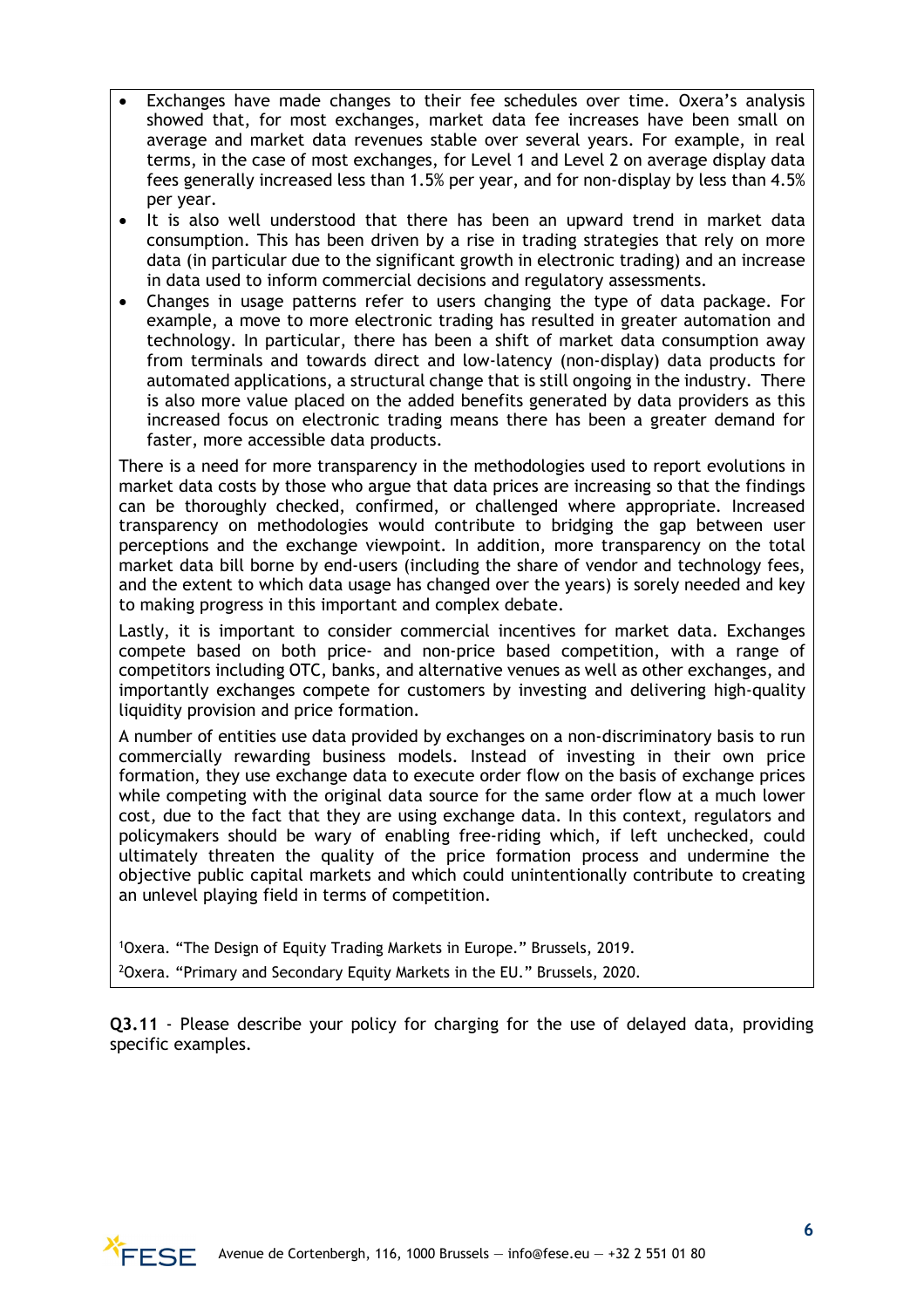Some FESE Members will also be providing individual responses to this call for input and can address their individual policies. On a general level, exchanges have made significant efforts to make data available free of charge 15 minutes after publication.

It is important to note that some professional users access the data for business use and charge their customers for such data. Consequently, trading venues should be able to make data available for a fee to professionals (for example data distributors, or internet providers) who provide services for a direct or indirect fee. Policymakers should also ensure the capability of exchanges to monitor users accessing exchange data in order to verify whether it is being redistributed and establish terms of use for such exchange data. This is essential to ensure the level playing field of such data users with exchanges. It is important to note that professional users accessing the data for uses that relate to their business activities will in some way or another charge customers for such data. Consequently, trading venues should be entitled to make data available for a fee to professionals who provide services for a fee.

Exchanges are concerned that the prices charged by vendors and intermediaries are misunderstood as prices imposed by exchanges.

**Q3.12** - What factors do you take into account when setting your pricing policy? Do you face any constraints when doing so? Please provide reasons for changes in prices and detail how you ensure compliance with MiFID/MiFIR RCB requirements.

Crucially, the starting point for assessing pricing in this context is the fact that market data is a joint product with trade execution because it is intrinsic to a dynamic price formation process – i.e. it is not possible to generate one without the other. It is not possible to meaningfully separate market data from the price formation process and exchanges, therefore, compete for a suite of data and trading services together, which is reflected in the pricing policy of the exchange. How individual exchanges structure their charges across that suite of services can vary. In order to maintain a competitive position, exchanges must offer competitive prices (including transaction and market data fees) to highly sophisticated customers which include financial institutions, asset managers, pension funds, commodity producers and refiners, utilities and governments, as well as industrial and manufacturing businesses that are increasingly engaging in hedging, trading and risk management strategies. Furthermore, exchanges are mindful of setting prices appropriately for retail investors in order to enable their participation in capital markets and contribute to the general aim of developing retail market participation in Europe.

The competitive constraints that exchanges face in their overall trading activities therefore drive the pricing of trading data. Competitors vary according to the evolution of markets as they move from "over-the-counter" trading through to exchange-traded products. Exchanges face competition from other exchanges but also brokers, banks and other alternative venues. This analysis is complex and can vary across data products/markets. For example, a number of entities use market data provided by trading venues while competing with the trading venues for order flow at a much lower cost, due to the fact that they are using trading venues data. Hence it is important to look at the specific instruments being traded and their underlying characteristics. Generally, exchanges compete on the basis of a range of factors, including:

- transaction and market data fees;
- depth and liquidity of markets;
- price transparency;
- reliability and speed of trade execution and processing;
- technological capabilities and innovation;
- breadth of products and services;

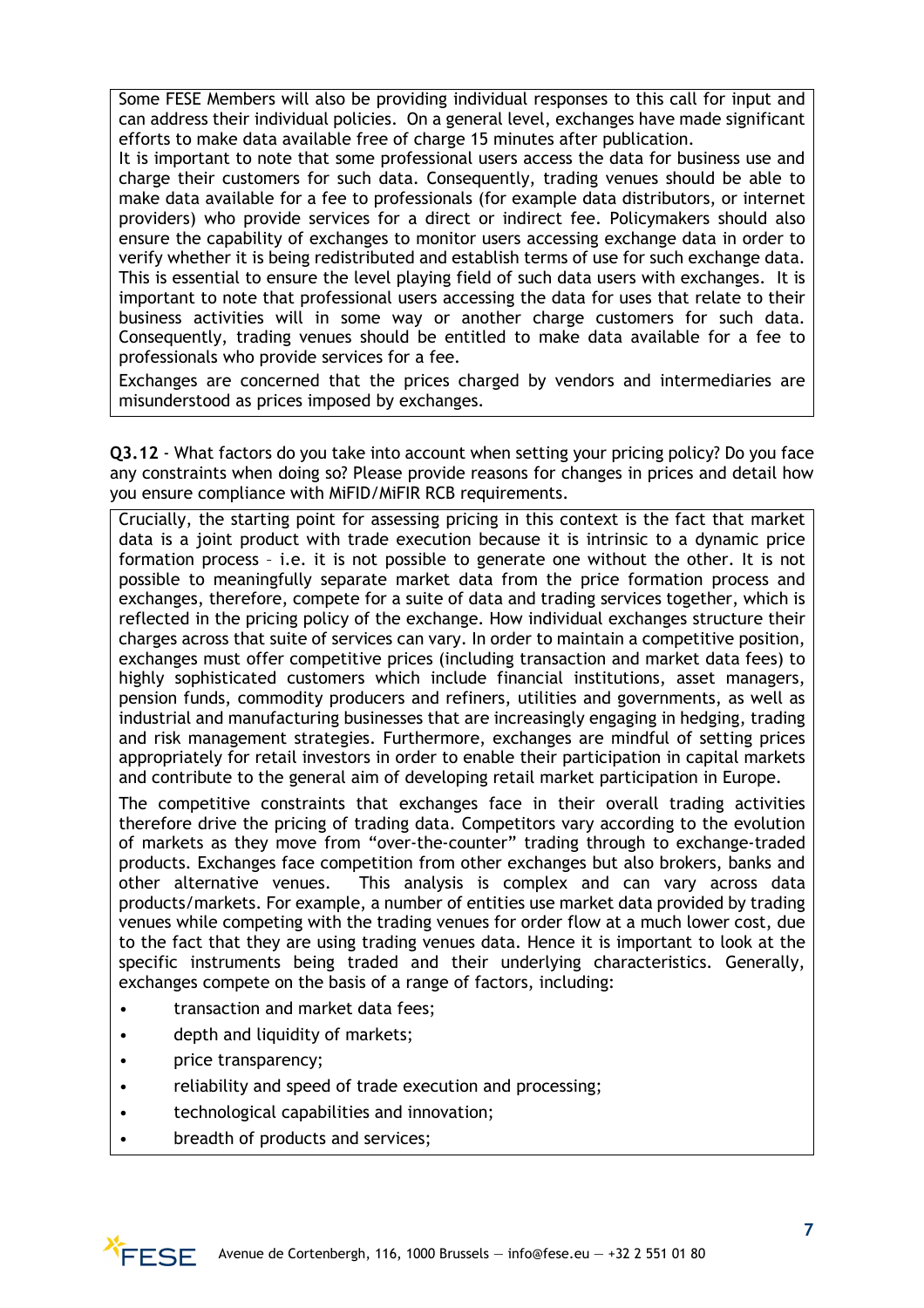- rate and quality of new product developments;
- quality of service;
- stability of services;
- distribution and ease of connectivity;

• mid- and back-office service offerings, including differentiated and value-added services; and

reputation.

In practice, exchanges listen to and work with users regarding how their data packages are constructed to meet customer needs.

With regard to MiFID/MiFIR RCB requirements, FESE believes that the quality of the RCB information disclosed by exchanges is good and has further improved since the introduction of MiFID II/MiFIR. Significant efforts have been made, and continue to be made, to put in place the necessary mechanisms to disclose relevant information and ensure compliance with the various requirements set out in the legislation. Caution is needed with regard to ESMA's proposals to increase transparency to compare pricing. Exchanges are willing to provide information on their cost bases or how prices were set to their national regulators where this is warranted and appropriate. However, it should be kept in mind that there is a risk that the proposals could result in the public disclosure of commercially sensitive information about costs and how prices have been determined to competitors, which could harm effective competition and potentially infringe competition law rules.

**Q3.13** - Please explain how you categorise types of user and the reasons for any price differentiation based on the categorisation of the user.

Exchanges charge different prices to different categories of users where it is objectively reasonable to do so, for example based on customer group, such as retailer or professional user and use case where necessary. This is consistent with the MIFID Delegated Regulation<sup>1</sup>. Exchanges make market data available at the same price to all customers falling within the same category in accordance with published objective criteria and any differentials in prices charged to different categories of customers are proportionate to the value which the market data represents to those customers.

The idea that a single price cannot be considered reasonable for all users due to the wide range in the value users derive from market data services is generally well established and the current degree of differentiation is aligned with a well-functioning and efficient market and competition. In particular, value-based charging is fair and efficient, and leads to different charges across user groups and use types. This diversity and granularity is reflective of competitive commercial conditions. Competition law precedents also recognise that product differentiation is reflective of competition on the market<sup>2</sup> and that even dominant undertakings can apply different commercial conditions to their customers (and are even required to do so if there are different objective circumstances).<sup>3</sup>

For example, an important objective categorisation is the distinction between professional investors and retail investors:

- Setting prices appropriately for retail investors enables their participation in capital markets and contributes to the general aim of developing retail market participation in the EU.
- Where technological advances have facilitated the development of new highfrequency trading strategies, this has increased the value of very low-latency trading data for some categories of user. At the same time, retail investors are not able to take full advantage of low-latency direct feeds.

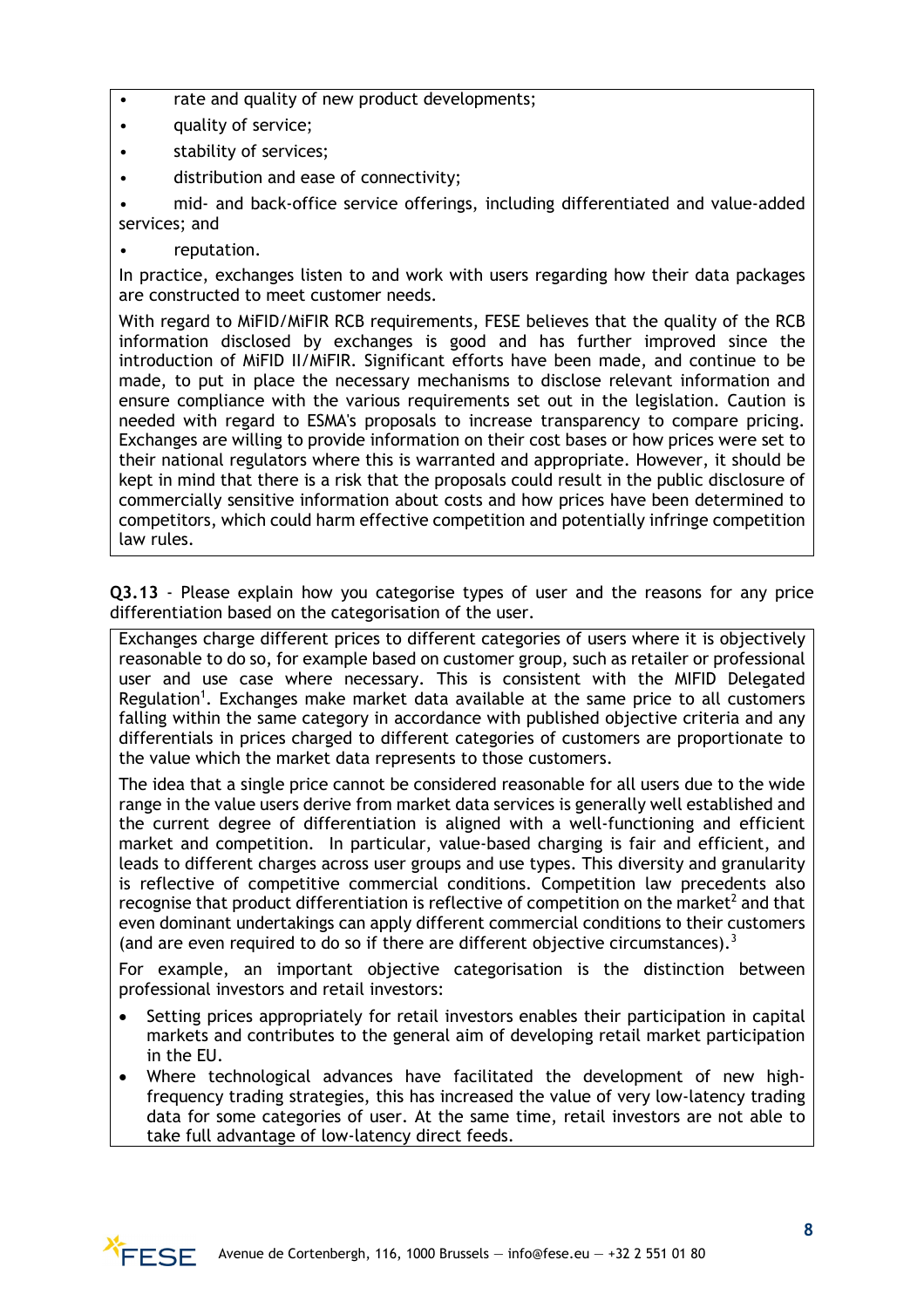• In a scenario where this objective categorisation is no longer made possible, there is a real concern that retail investors and small firms may, ultimately, indirectly find themselves financially bearing the market data needs of major international firms.

Fees charged by exchanges to competing venues are publicly available and have not hindered competition considering the number of competing venues (MTFs and SIs) that have emerged following high-quality data provided by exchanges on a non-discriminatory basis.

<sup>1</sup> Commission Delegated Regulation (EU) 2017/565

 $2$  See Guidelines on the assessment of horizontal mergers under the Council Regulation on the control of concentrations between undertakings, OJ C 31, 5.2.2004, para. 45. ("It is also easier to coordinate on a price for a single, homogeneous product, than on hundreds of prices in a market with many differentiated products"). See also Communication of the Commission - Guidance on the Commission's enforcement priorities in applying Art. 82 of the EC Treaty to abusive exclusionary conduct by dominant undertakings, OJ C 45 of 24.2.2009, para. 13 ("the Commission will interpret market shares in the light of the relevant market conditions, and in particular of the dynamics of the market and of the extent to which products are differentiated.")

<sup>3</sup> See for example Judgment in AKZO Chemie v Commission, Case C-62/86, ECLI:EU:C:1991:286, paras. 119-120 ("It should next be pointed out that there was no abusive policy of discrimination between the individual mills in the Allied group and the 'large independents', as these two categories of customers are not comparable"). See also Judgment in United Brands v Commission, Case C-27/76, ECLI:EU:C:1978:22, para. 228 ("differences in transport costs, taxation, customs duties, the wages of the labour force, the conditions of marketing, the differences in the parity of currencies, the density of competition may eventually culminate in different retail selling price levels according to the Member States") and Judgment in Clearstream v Commission, Case T-301/04, ECLI:EU:T:2009:317, paras. 172 and 179.

Benchmarks

# **Questions for users of benchmarks (Q3.14 – Q3.20)**

**Q3.14** - Which type of benchmarks do you use in your business? How many benchmarks do you use, and how many administrators have you had agreements with, over the last 5 years?

N/A

**Q3.15** - Are you content with the price and quality of the benchmarks you use? If you are not satisfied with any of these elements, please explain why not and the impact this has on your business.

N/A

**Q3.16** - Do you consider any benchmarks a 'must have' for your business purposes? What factors do you consider in this assessment?

N/A

**Q3.17** - How have prices and quality evolved over the last 5 years across the types of benchmarks you use? What impact has this had on your use of benchmarks, on your business and your clients?

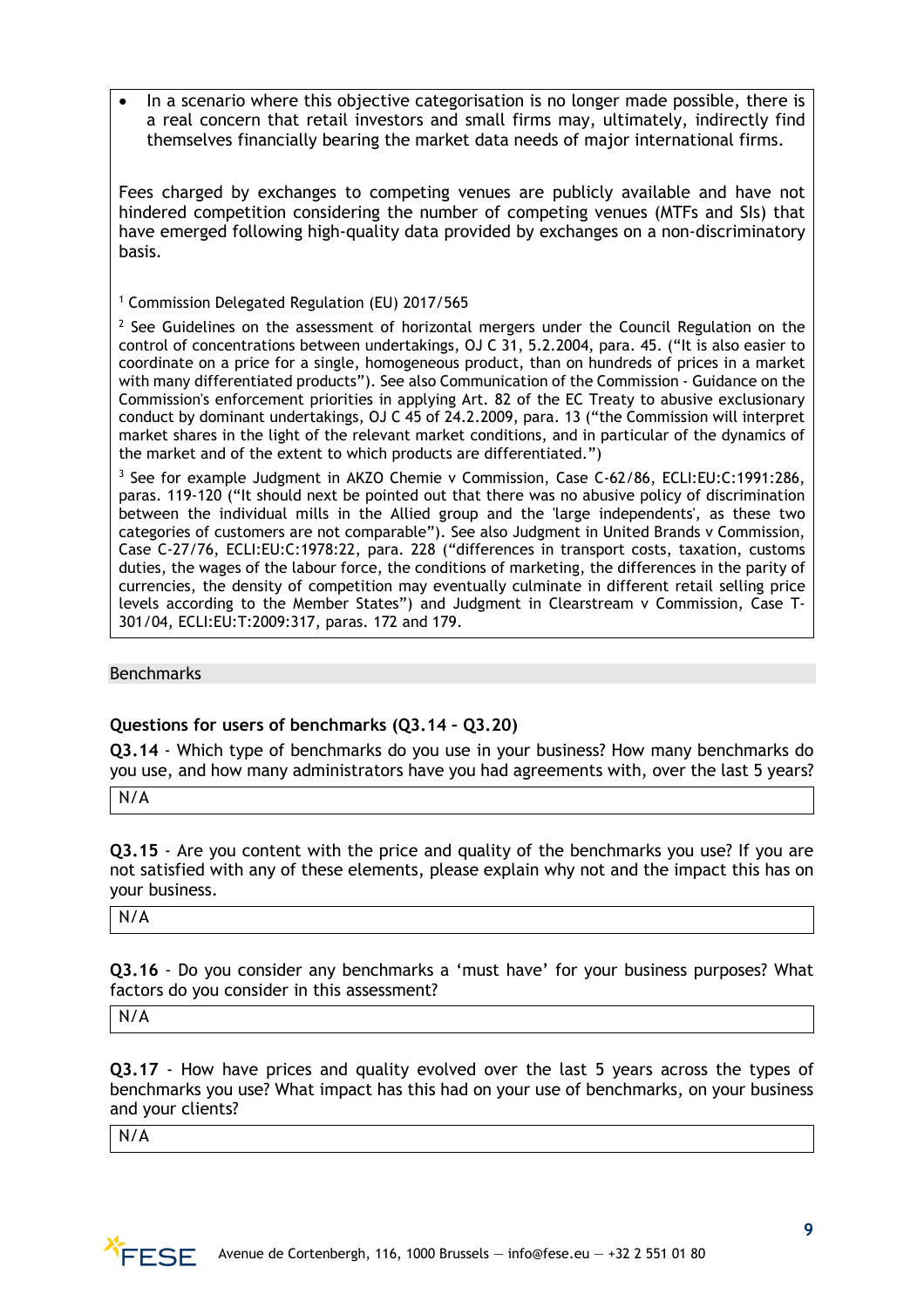**Q3.18** - Are benchmark administrators' pricing/licensing terms established by benchmark administrators easy to understand and comply with? What terms, if any, do you find to be overly complex or restrictive and what impact does this have on your business?

N/A

**Q3.19** - Are you aware of benchmark administrators charging different amounts or imposing different contract terms, to different customers for similar services? Please give specific examples and explain the impact on your ability to compete in the markets you operate in.

N/A

**Q3.20** - How easy is it to compare and switch between benchmark providers? Please provide details on the benchmarks considered when choosing and possible hurdles affecting your ability to compare, choose and switch.

N/A

## **Questions for benchmarks administrators (Q3.21 – Q3.27)**

**Q3.21** - Please explain the benchmarks you offer and how you ensure that they meet the needs of your clients.

Benchmarks are often construed based on market demand, either responding to trends or specific client requests. FESE members typically offer indices based on regulated data. This data is publicly available. Indices based on this data are offered by many different administrators, by exchanges, larger index providers, or smaller niche players. There is a broad range of options available to the market.

**Q3.22** - How have your prices and charging structures, volume and value of sales of services and innovation in your offerings evolved over the last 5 years? Please explain reasons for changes in prices and other relevant dimensions.

What individual market participants spend on benchmarks can vary over time due to changes in usage patterns (i.e. increased use of benchmarks by asset managers). The benchmarks market is a highly competitive market with thousands of benchmarks available in different price ranges and from a broad set of benchmark administrators. Usage is dependent on market trends, individual customer needs, preference in terms of branding, or the reputation of the benchmark administrator.

Benchmarks are important mechanisms to respond to the changing needs of the investment community and to foster and support transformational challenges, e.g. the inclusion of ESG-related aspects into investment behaviours and portfolio composition, as well as the rise of passive investment strategies. As benchmarks increasingly work as an incentive tool to encourage companies at scale to improve their ESG performance, they are playing a significant role in reaching the goals of the Paris agreement.

Investments in ETFs worldwide have grown exponentially. The index industry is a highly competitive market with thousands of benchmarks available at different price ranges. While many index providers offer indices across various asset classes, they also face competition from more specialist providers focusing on particular areas. Market entry is evidently possible and new providers are able to compete effectively in specific areas based on their expertise. Benchmark providers strive to produce high-quality, innovative products in this space that cater to market participants' preferences and needs. Established index providers operate in a competitive environment which includes new

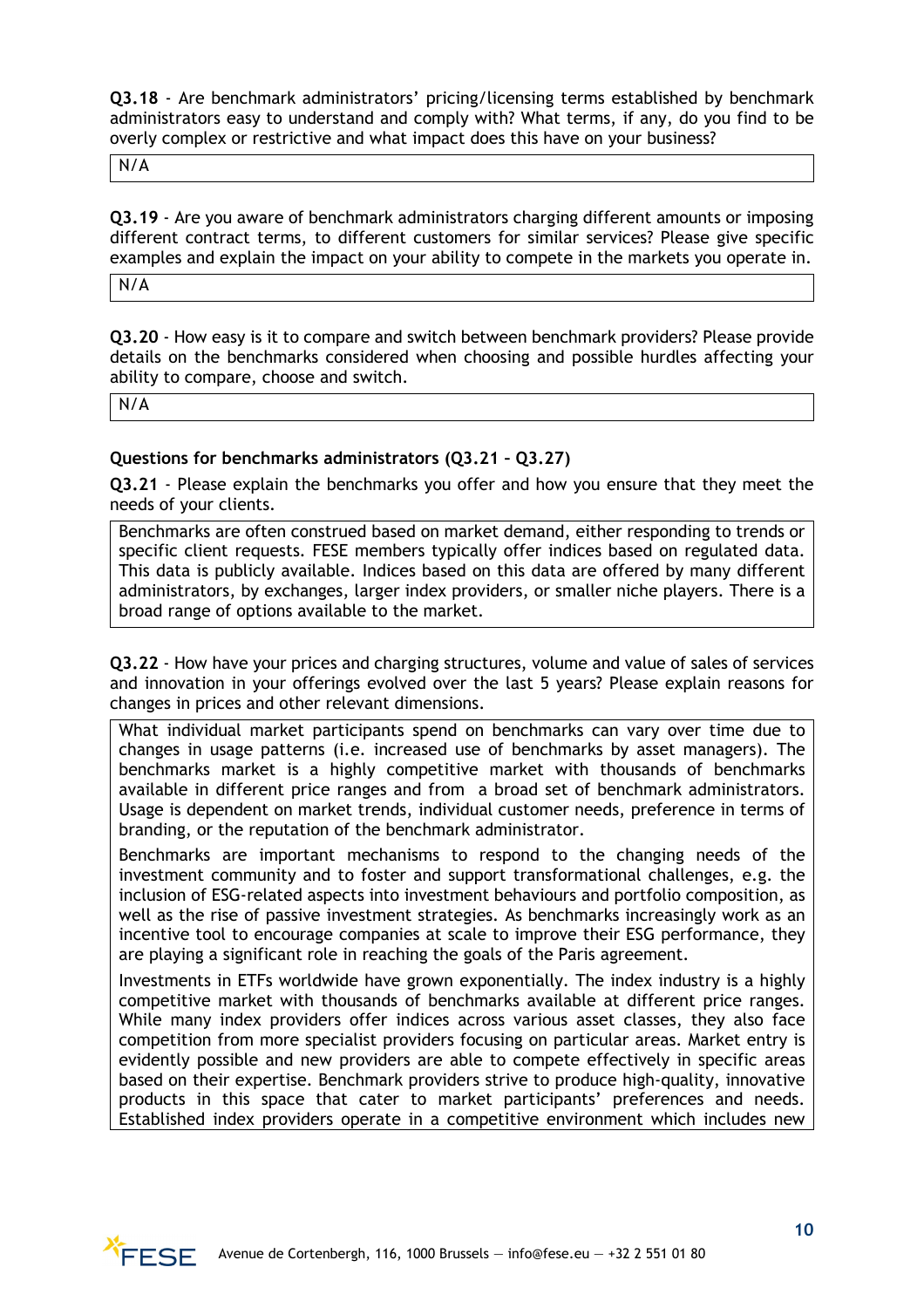entrants, low-cost calculation agents, and custom index providers. As such, any regulatory intervention in this area would be unwarranted.

**Q3.23** - For your main benchmarks/indices, who are your key competitors, and to what extent are their products reasonably good substitutes for yours? How have competitive pressures affecting your business evolved over the last 5 years, including entry/exit of competitors?

For regulated data benchmarks, reasonably good substitutes are available. As both methodologies and regulated market data are available to any interested party on nondiscriminatory terms. Most regulated data benchmarks can be replicated or offered by competitors or users. Users have a wide range of options available.

**Q3.24** - What are the main barriers to attracting users away from your competitors? Please provide specific examples in your response.

Regulated data benchmarks can be replicated easily. The underlying data is broadly available.

**Q3.25** - Are you aware of input data providers charging different amounts or imposing different contract terms to different benchmark administrators for similar services? Please provide specific examples where possible.

FESE members would like to underline that data from regulated markets is made available on non-discriminatory terms. FESE cannot comment on any other data which might be of interest to benchmark administrators, as the data industry is large and comprehensive with stock exchanges only playing a marginal role in it.

**Q3.26** - Are there markets downstream from benchmark administration where you compete with customers of the benchmark(s) you supply?

Users of benchmarks offered by exchanges often also produce benchmarks in-house. Different benchmarks serve different purposes and different customers and are created in accordance with that purpose or customer in mind to the benefit of the market.

**Q3.27** - What, if any, barriers to accessing input data put you at a competitive disadvantage in the design and provision of benchmarks? Please provide specific examples where this happens or may happen.

N/A

Market Data Vendor Services

**Questions for users of market data vendor services (Q3.28 – Q3.33)**

**Q3.28** - Which market data vendor services do you use in your business and how has this evolved over the last 5 years?

N/A

**Q3.29** - Are you satisfied with the price, quality and level of innovation of market data vendors' offerings? If you are not satisfied with any of these elements, please explain why not and the impact this has on your business.

 $N/\overline{A}$ 

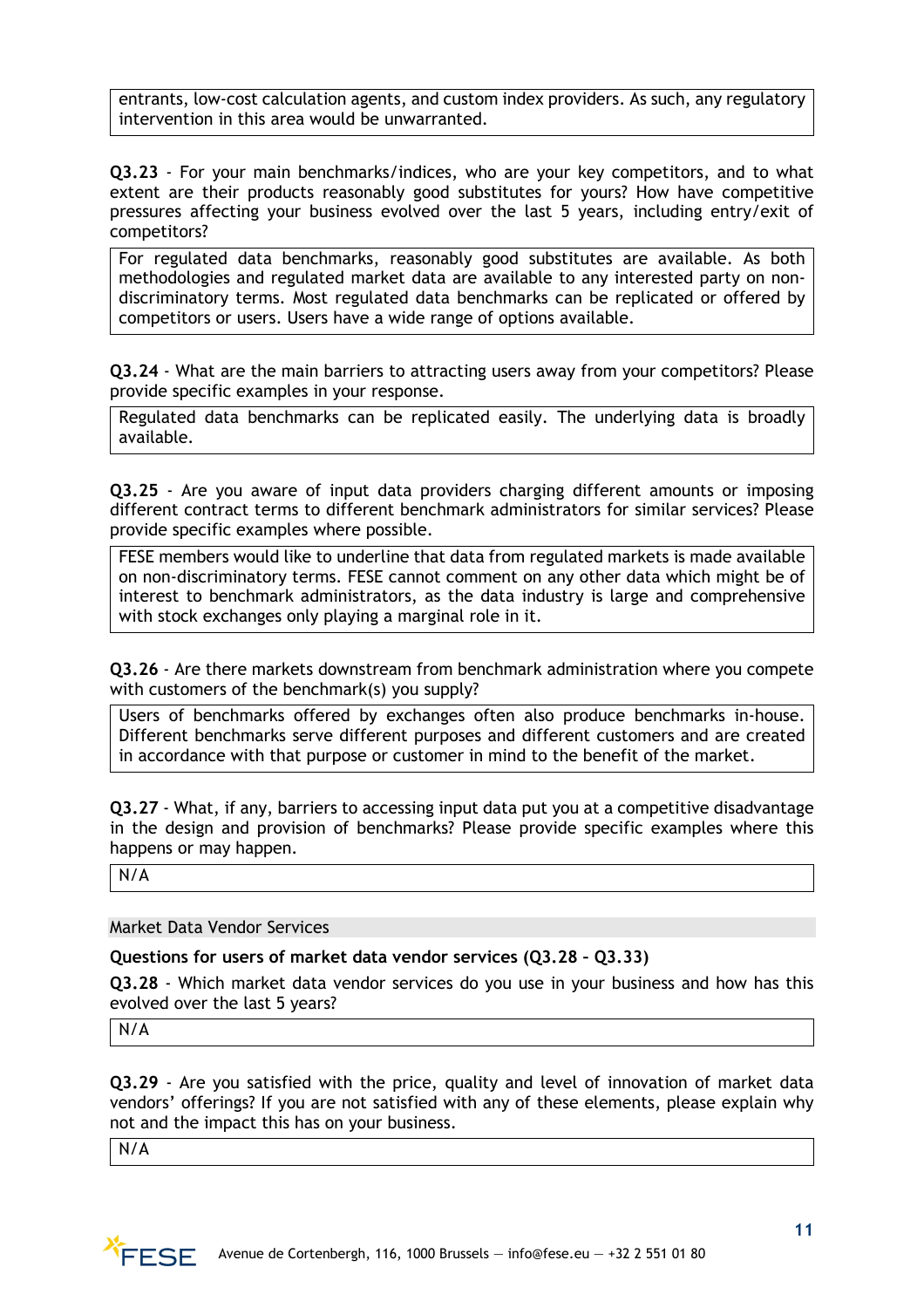**Q3.30** - How have prices and quality evolved over the last 5 years across the types of market data vendor services you use? What impact has this had on your use of data, on your business and your clients?

N/A

**Q3.31** - Are you aware of market data vendors charging different amounts or imposing different contract terms on different customers for similar services? As a user are you, or have you been, at a competitive disadvantage as a result?

N/A

**Q3.32** - Are there any products and/or services that you needed/tried to purchase from market data vendors on a standalone basis, but were not able to? What impact does purchasing a bundle have on your business?

N/A

**Q3.33** - How do you choose market data vendors? Do you use more than one, and if so why? How easy is it to compare the content and price of alternative packages before choosing which data package to use? How easy is it to switch providers?

N/A

#### **Questions for market data vendors (Q3.34 – Q3.39)**

**Q3.34** - Please explain the market data services you offer and how you ensure that they meet the needs of your clients.

N/A

**Q3.35** - How would you characterise the market data related market(s) in which you are active and what approximate share do you believe you hold in each market?

N/A

**Q3.36** - How have your prices and service offering for data packages, trading data and other data/analytical services evolved over the last 5 years? Please explain reasons for changes in prices and other relevant dimensions.

N/A

**Q3.37** - Who are your key competitors, and to what extent are their products reasonably good substitutes for yours? How have competitive pressures affecting your business evolved over the last 5 years, including entry/exit of competitors?

N/A

**Q3.38** - What is your contractual relationship and ability to negotiate with trading venues in relation to the pricing and provision of trading data?

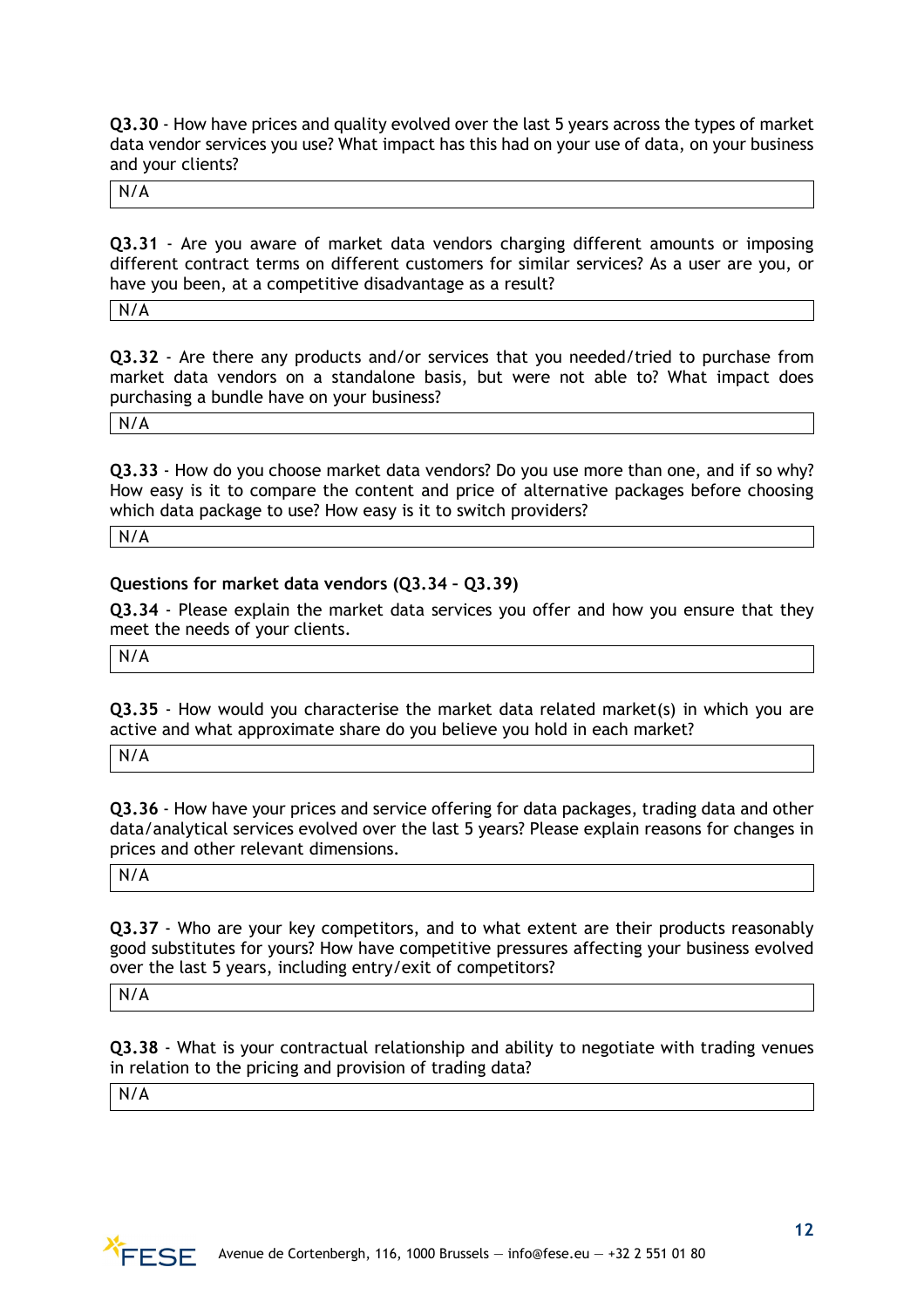**Q3.39** - To what extent is your firm vertically integrated? How does vertical integration affect your pricing and sales practices? Are there instances in which you are at a competitive disadvantage when you compete with providers offering bundled products or that are operating in different parts of the value chain. For example, a market data vendor running also an MTF or administering a benchmark?

N/A

# Wider Uses of Data and Advanced Analytics in Wholesale Markets

## **Business models and opportunities**

**Q4.1** - How are firms operating in wholesale markets using alternative data and advanced analytics, and for which particular activities or markets? How might this change in the future?

Whilst there has been much debate about whether market data fees have increased over time, the fact that exchanges' market data revenue is a small proportion of total spending on market data in the market data industry is often overlooked. As recognised in this call for input, exchange market data is only a small part of the information used by market participants, which also includes news, alternative data, research, ratings, valuation data, reference data, and so on. Some of the claims about significant increases in market data fees or expenditure refer to the rise in general spending on data as a whole, rather than expenditure on exchanges' market data fees.

It is important to distinguish the types of data being discussed and acknowledge the need for different regulatory frameworks depending on the type of data. Not all data can be considered in the same way and it is fundamental to consider the incentives that the data originator needs to have in order to produce innovative and valuable data. Companies should be allowed to 'upgrade' raw data and develop products/services based on these sources. It is, therefore, important not to create disincentives towards data collection/standardisation and product developments, i.e. allowing for commercialisation of data.

**Q4.2** - How much has your firm allocated to investments in data and advanced analytics over the next three years?

N/A

**Q4.3** - What are the potential benefits for firms and investors of the development of data and advanced analytics, now and in the future, and for which particular activities or markets? Please provide examples and where possible explain how the benefits are passed on to investors. How do you assess these benefits against the potential risks associated with the use of data and advanced analytics?

N/A

**Q4.4** - How have business models changed in light of developments in the use and value of data, and how might they change in the future? What effect might this in turn have on different financial markets?

Data has become an important factor in new business models. FESE agrees that access to data is an important topic. We are convinced, however, that the interests of data providers and data users have to be taken into account and to be fairly judged and treated. It is important that freedom of business is protected, clear incentives for data provisions are maintained.

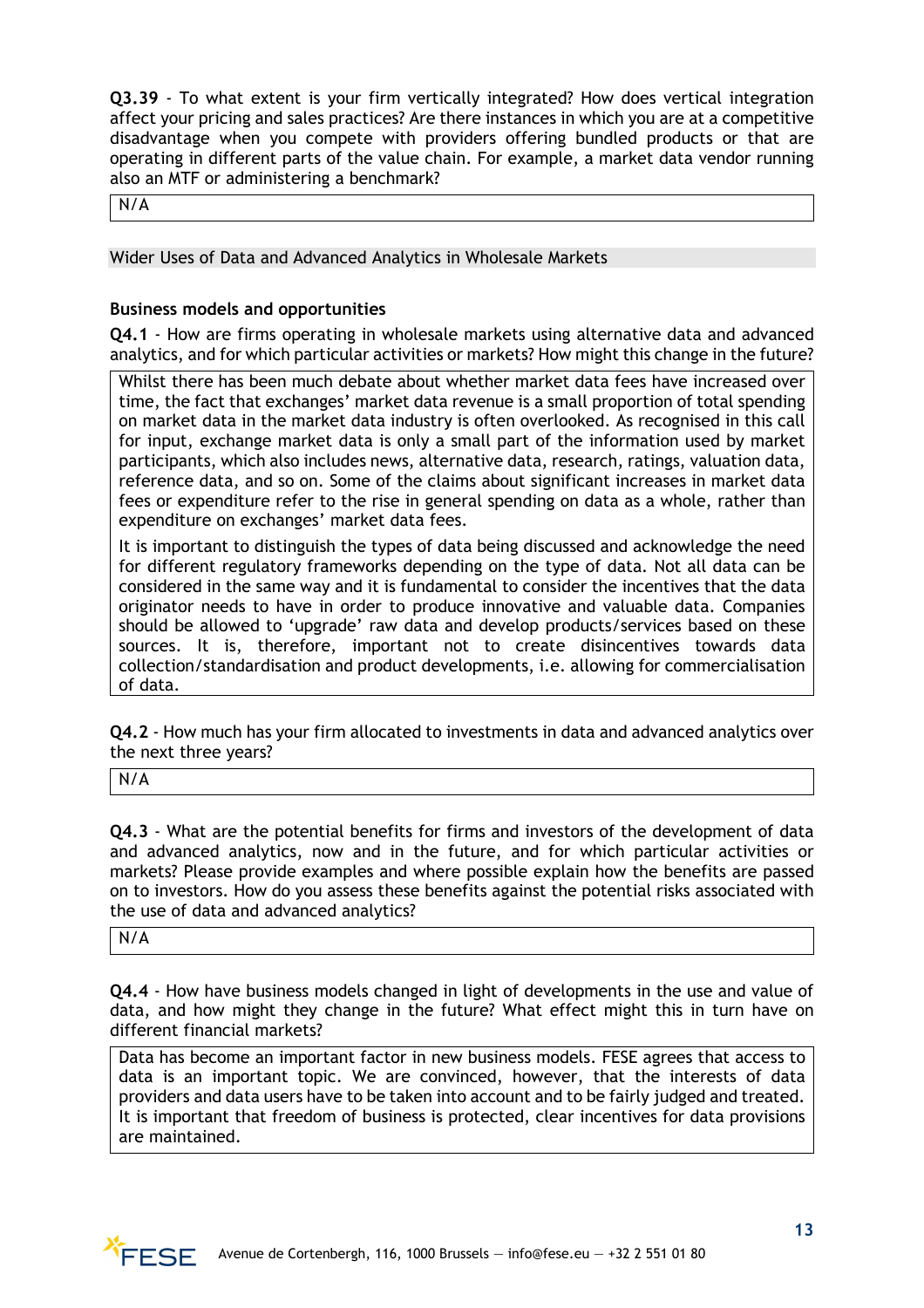As regards non-discriminatory access to highly valuable trading data (which can be used by direct competitors of exchanges for competing for the same order flow) it must be acknowledged by the FCA that exchanges are the only data sources making such data available to their direct competitors.

# **Access to data and advanced analytics**

**Q4.5** - What barriers make it difficult for firms to access data or access the technology necessary for analysing data, and how might this change in the future?

N/A

**Q4.6** - With reference to paragraph 4.25, do you agree there are situations where the use of data could lead to unfair advantages in wholesale markets which could:

- pose potential barriers to competition well; or
- harm market integrity.

N/A

**Q4.7** - What factors do you consider are relevant in assessing whether the use of data may create unfair advantages in wholesale markets? For example, if the data are only available to one or a handful of firms or if some market participants are not able to secure sufficient financing to access data.

N/A

#### **Impact of concentrated markets**

**Q4.8** - How concentrated is the supply of data, or technology required to analyse data, to wholesale market participants? Please explain how this differs by data type and technology type and the impact on your business.

N/A

#### **Information sharing, collusion and biases**

**Q4.9** - Do you consider that the wider use of algorithmic solutions in wholesale markets could give risk to new types of market abuse or collusive behaviour? If you currently use these solutions, do you have any processes in place to manage these potential risks?

N/A

#### **Data governance, controls and ethics**

**Q4.10** - Are there any potential control or governance issues associated with these data that you currently use or think will be used in the future? Please provide examples and explain your reasoning.

N/A

**Q4.11** - For wholesale market participants that make use of advanced analytics, how does senior management ensure that it has sufficient understanding of how these algorithms, as an example of one tool, work in order to ensure that they are complying with their regulatory and competition law obligations?